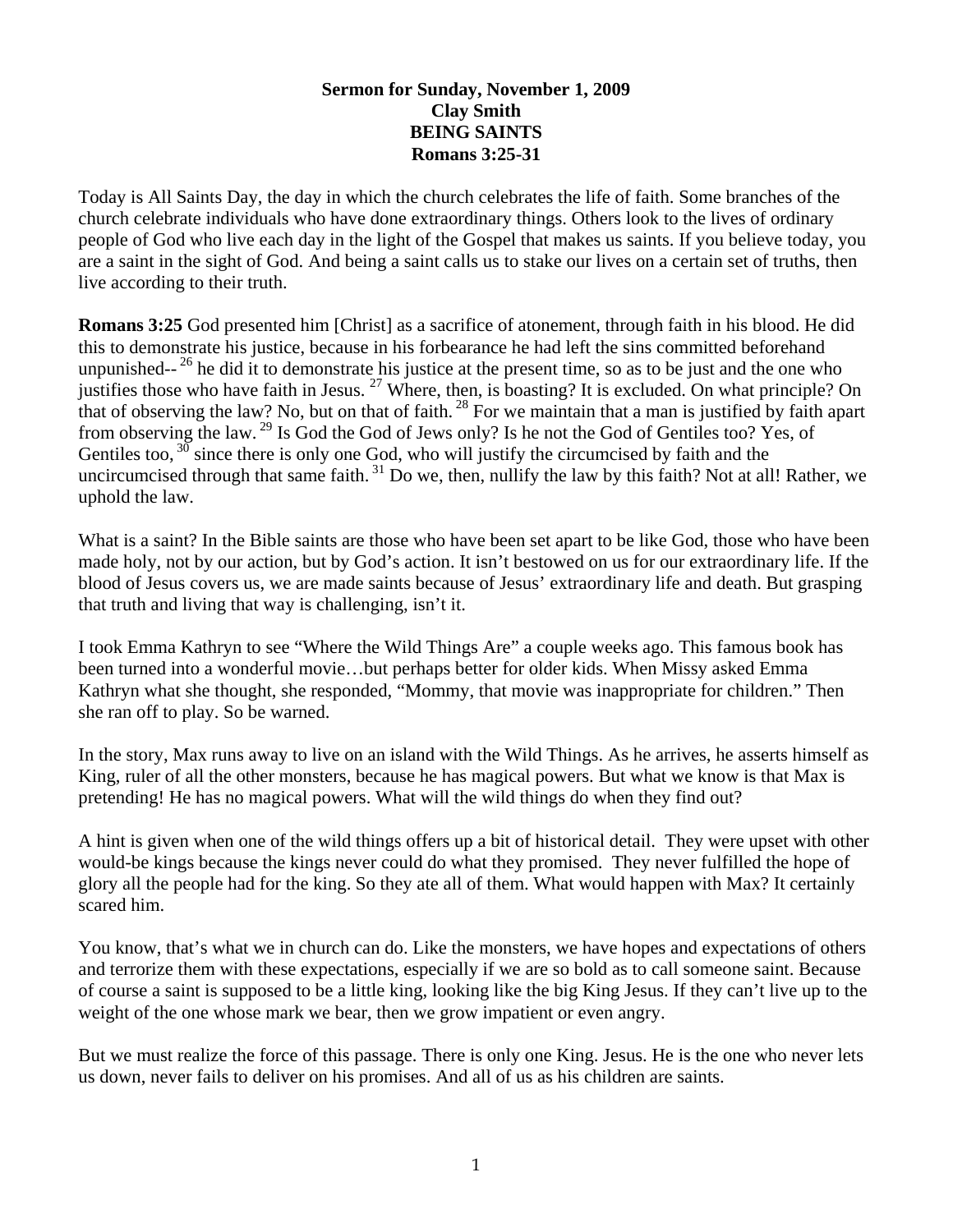What makes us saints? It certainly isn't that our lives are perfect, or can live up to all the hopes, dreams, or expectations of the people around us. It is the blood of Jesus that makes us a saint, and calls us to live in light of that true thing about us. The life of a saint is driven by God's grace.

# **I. Being a Saint comes through the Gift of God.**

Paul says in verse 25 that Jesus is a sacrifice of atonement. Why is atonement necessary, certainly a sacrifice of atonement? Culture may say this is a foolish idea. Only capricious gods deserve to be placated. Is the God of the Bible beholden to fits of rage? No, not at all. But the God of the Bible is rightfully filled with hatred toward sin. It, after all, is a parasite on His kingdom. It desires to wreck what He made and called good. Genesis 3:19 says God formed us from dust and we return to dust. Imagine a God who digs His hands into the mud to form us and breathe His life into us, crafting us in His image. Yet by our sin and rebellion, that image is marred and the dust crumbles. The glory faded and the promise of who we could be as kings in this world shattered. God, of course, is filled with wrath. His creation that is a reflection of Himself is marred! And it's our fault.

So Christ is set forth as a sacrifice of atonement, i.e., a means of laying aside God's wrath. Our sin is deserving of God's anger and condemnation, and this sacrifice of atonement in Christ has turned that anger aside - removed it.

Who is doing the setting aside of wrath? Verse 26 says God does it. He presented Christ. Culture may say we need to set aside wrath. If we offend someone, it is up to us to make it up, to make it better, to repair the relationship. It is all up to us. We have to somehow bribe or make offering of a better life, or a new year's resolution or something to make up for it. Some sort of trade: forgiveness for a better life. But the gospel says that's not true with God. Rather, God presented Christ on our behalf so that His wrath is appeased. It is His wrath that must be set aside, and it was His plan to do it.

It was done to demonstrate His justice. Paul makes the argument that in the cross, the mercy and justice of God come together, historically and personally. In the past, God graciously and mercifully passed over sins, i.e., He did not immediately punish them. That isn't because the sins in the past didn't deserve punishment, but simply reveals His mercy.

He must deal with sin and rebellion, and in His justice He will. Yet He temporarily overlooked the sin of the past in order to deal with it in Christ. The cross unites the longing for mercy and the promise of justice. Instead of in the past people immediately receiving their punishment for sin, or even us receiving punishment for sin immediately, He is pleased to lay that guilt on someone else, on Jesus. In this way He maintains His justice against rebellion, yet justifies us in His mercy.

To be justified has been described by people in different ways, including "just as if I'd never sinned". However clever that is, the news is actually better. To be justified is to be permanently and eternally declared to be clean and holy before God, received by faith. It isn't that justification puts us into a position where we could dirty our souls again by our sin; it actually proclaims that we are now and forever will be holy, clean, received, acceptable by God our Father. Why? Because Jesus took the full measure of my punishment and your punishment upon himself in the cross and declares us clean.

How do we access that justification? Faith alone in Christ alone, should be watchwords for saints on this All Saints Day. Too often, as evangelicals we live differently than this verse calls us to live, that is by faith in Christ. We live by placing faith in our faith, in the quality of our faith.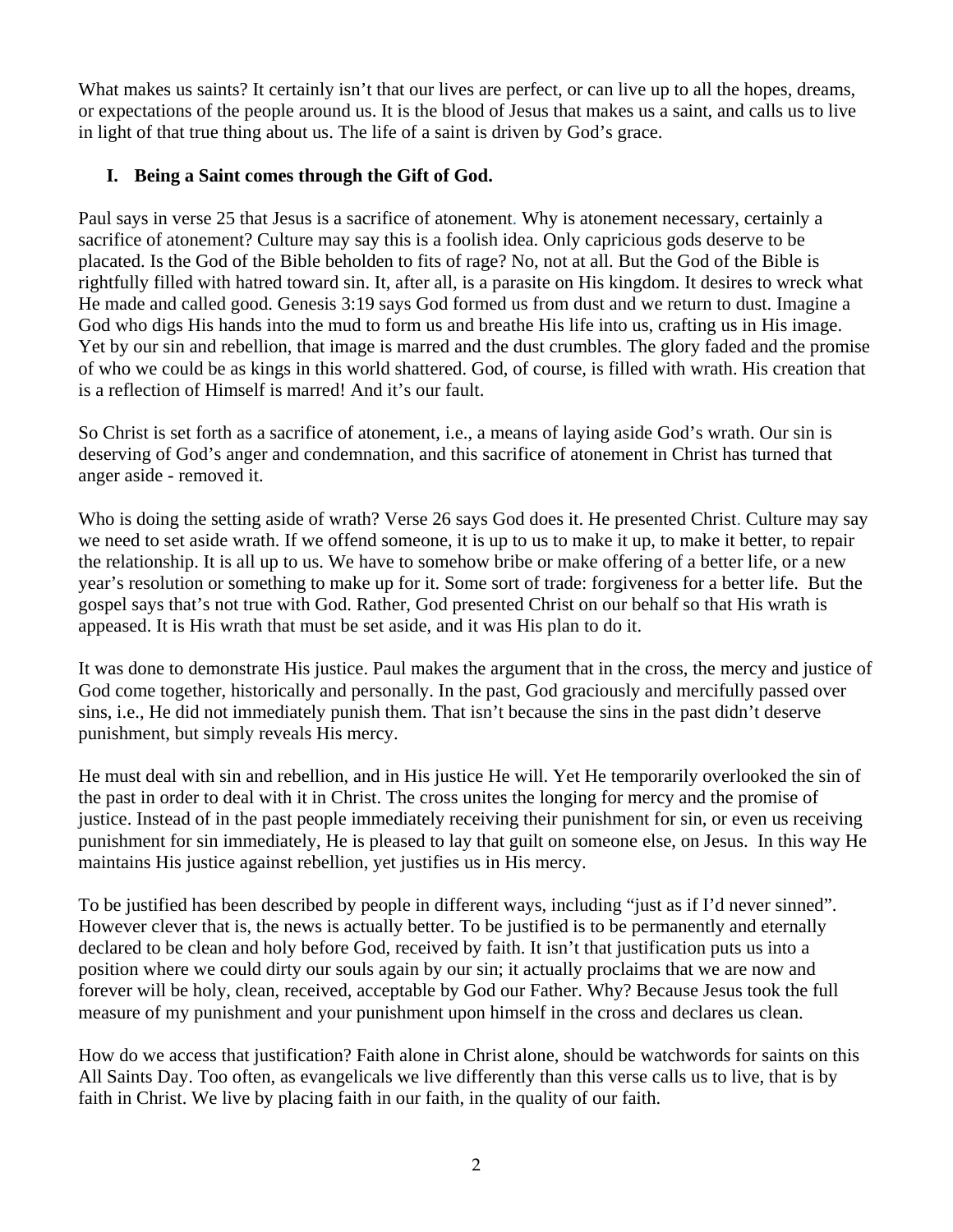I grew up in some ways by putting faith in faith, my faith. I can't ever remember not believing that I am a sinner and Christ is my savior. Perhaps some of you can identify with that. But in my context growing up that seemed too fuzzy, unclear. We needed a moment, a day, in which I could mark the transfer from the kingdom of darkness to the kingdom of light. Now I believe that is true; one day we are dead in our sins, then we are made alive by the Spirit, and we are in the kingdom of light. That is true. But you and I may not be able to identify the exact moment when that happens.

And for some that is really unsettling. Notwithstanding that God knows when it happened for certain…what about me? So I was told to write in my Bible the date and time when I was converted, and then converted again and again. See, whenever I felt the conviction of the Holy Spirit, I doubted the reality of my earlier conversion. Why? Because I was putting faith in my faith. I was placing hope in the quality of my faith rather than in Christ, the object of my faith. I was focused on having a moment I could pinpoint as the beginning of my spiritual pilgrimage, keeping my eyes and heart trained on that date that was so shaky rather than keeping my eyes trained on the Christ who saved me.

If we have faith in the quality of our faith, we will always and necessarily be disappointed. Because our faith isn't nearly as sure as Christ is sure. We don't put our faith in a sinner's prayer, or some sort of measurable thing to mark spiritual life. Jesus marks our spiritual life. Keep your heart trusting in Jesus, who justifies you and me. Richard Hooker, a  $16<sup>th</sup>$  century minister said, "God justifies the believer—not because of the worthiness of his belief, but because of his (i.e. Christ) worthiness who is believed."[1](#page-2-0)

# **II. The Effect of a Life of Faith on Being Saints**

Here Paul turns our attention to some implications of the life of faith, what the Reformation celebrates as being saved *by grace alone through faith alone*.

When I was a kid, prisms fascinated me. Maybe you were and perhaps still are like that. I loved how light could be bent by passing through this piece of glass; the light could be diffused, the spectrum of different colors produced by the light seen. Indeed, the direction of the light can be shifted through this glass. I would play with prisms for hours.

Paul wants us to see that the cross is a prism for our lives. It changes the direction of our lives, gives our lives a new shape, a life characterized by the beauty and majesty of being justified by God. And Paul helps us to see this shape by asking us a series of questions. They are intended for us to answer them within our own souls, and ask, is my life bent toward the gratitude that comes with the gift of the cross?

## **The Effect of a Life of Faith: Saints Aren't Boasters.**

Paul asks in verse 27, "Where then is boasting?" And answers: "It is excluded". Jews boasted in Paul's day over several things. One major point of pride is that they were God's chosen, special people. He had set His affection on them, given them His law, being a treasured possession of God. They belonged to God: culturally, nationally, religiously.

Also, there was a personal self-righteous dimension to all these external benefits of being God's people. There was an internal pride in accomplishment and achievement. The problem was that some of these folks boasted in their obedience, as half-hearted and incomplete as any offer of obedience to perfection can be. This law-keeping became a means of establishing or maintaining a relationship with God.<sup>[2](#page-2-1)</sup>

 $\overline{a}$ 

<span id="page-2-0"></span><sup>1</sup> Cited in Stott, *Romans* (IVP, 1994), p. 118.

<span id="page-2-1"></span><sup>2</sup> Moo, Douglas. *Epistle to the Romans*, NICNT (Eerdmans, 1996) p. 247.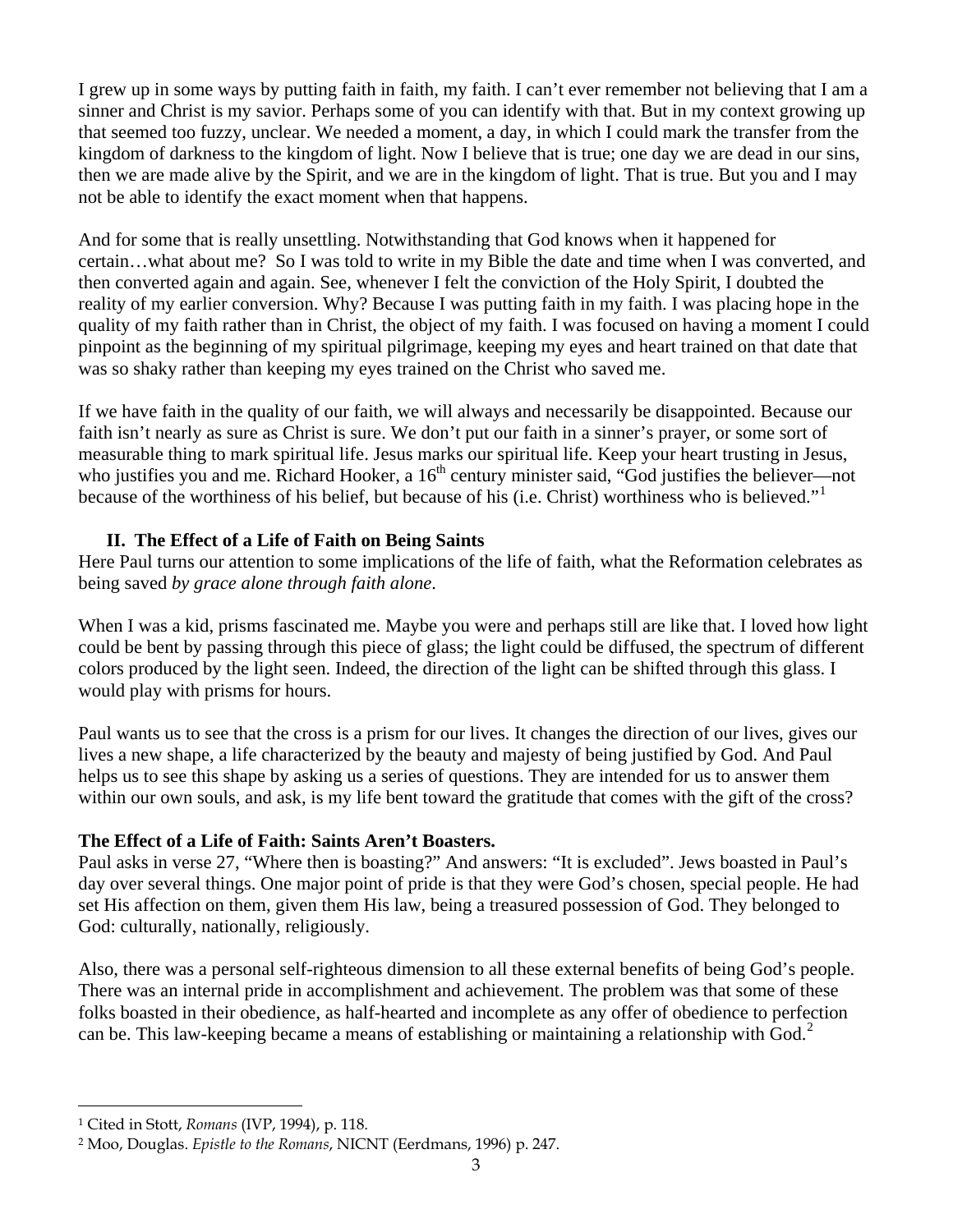We all are boasters; each one of us. As Americans, we boast in our worship of our gods. For some of us, our attempts at obedience in the Christian life feed self-centered pride. We begin to compare ourselves to other people who we perceive don't do life as well as we do.

Others boast in worship of the god of success. "Look how important I am by my job". We never say it out loud, but we may demand certain privileged treatment because of how important or successful we are. We boast in whatever we think makes us significant in this world.

Think about this past week. What made you feel a swell of pride that went just a bit too far, such that you began to feel superior to other people? Was it catching someone in a mistake, even celebrating someone else's failure in a twisted way? Then it could be that your god of boasting is in "being right." And boasting in being right will reap havoc on your relationships with others, and with God.

Because faith, Paul says, destroys our boastful pride. When we place trust in Christ, Paul says when we acknowledge our salvation, our being right and just and acceptable in this world has nothing to do with our performance according to a religious standard. It is according to what Jesus has done. We are declared righteous because of his work. Our profession is that we are sinners, broken to the core. Yet, Christ has saved us; we can't save ourselves.

If we can't save ourselves, what do we have left to boast in? If our core is tainted with sin and sinful motives, are we really better than the next guy? There is something inherently wrong with a person professing to be a sinner saved by grace…yet take credit for that goodness and grace in a boastful or prideful way. We boast in what makes us significant. And our significance and value in this world doesn't come from being right, or being successful, or being relatively a good person. It comes from Jesus who was all that for us, unto perfection. We boast in the cross and live by faith.

One implication is being honest about our sin and need for the cross. For example, there are marriages in trouble in our church. The struggling economy and other factors reveal cracks already present, leaving husbands and wives to ask again, "Why did I marry this person?" There is no wisdom in keeping it secret. Trying to keep our sin hidden and need of the cross out of view is a kind of boasting that we are better than we really are.

Let me say it a different way. A life of faith calls us to a deep humility. Because when I look at your life and see sin and issues, I know that I have them as well; sin issues, brokenness. Both of us are redeemed by the blood of the cross. At the foot of the cross, all of us stand shoulder to shoulder. All are needy; that is what the cross means.

On this All Saints Day, you, believer, are a saint, being made so by God's grace alone through faith alone.

# **The Effect of Faith: Saints Are Welcomers**

In verse 29, Paul asks, "Is God the God of the Jews only?" As the covenant people of God, the Jews were especially proud. They were the ones entrusted with the temple, the promises, the law. In fact, the Jews of the time believed that God was the God of the Gentiles only by virtue of creation, while the Jews were His precious possession with meaningful relationship.<sup>[3](#page-3-0)</sup>

Yet, Paul instructed them not to rely on any of this privilege as a place for boasting, or indulging pride. Rather, they forgot that the purpose for all this privilege was to be a light unto the nations. As God revealed to Abraham, through his family all the nations of the world would be blessed. They forgot that

 $\overline{a}$ 

<span id="page-3-0"></span><sup>3</sup> Moo, p. 251.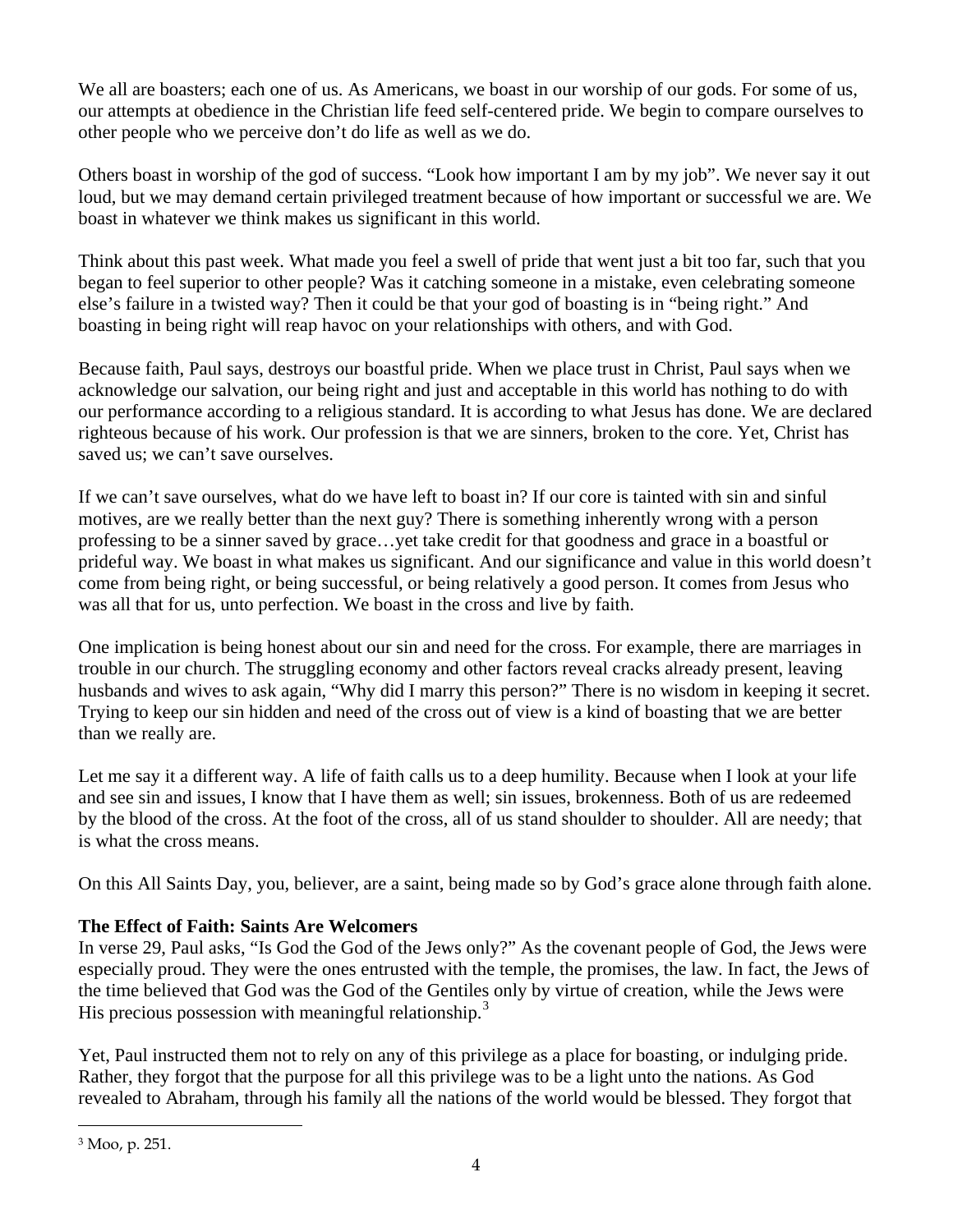their blessing was to be stewarded; their privilege was given as a means of inviting other nations into that meaningful relationship with God. It was NEVER intended as a means of excluding the nations of the earth. No, Paul continued that "God was the God of the Gentiles too."

The seed of the promise to Abraham is fulfilled in Jesus, who brings salvation to all who believe. Abraham's faith was credited to him as righteousness. Paul now makes the argument that it is not circumcision (religious ceremony) or uncircumcision (turning your back on religion) that is the key distinction. The issue is that we are saved through faith, placing our hope and trust on Jesus. That is true for the Jew, the religious person, and the Gentile, the irreligious person.

This is the point: In Christ we come to salvation; there is no room for elitism or excluding others who believe from the family of faith. The cross is the great leveler of mankind. And because of the work of Christ, and a life of faith, we are free to welcome other people into a community of faith in Jesus.

Now this is fine on its face, but do we really live this way? If we do, our lives will begin to be characterized by the spirit of a welcoming community of missionaries. Is this our community? If God is the God of the religious and the pagan, all invited to Him by faith, by what means do we exclude people who look different from us, from our community?

If we truly lived this way, we would serve as missionaries in our neighborhoods, being outward facing, inviting people to consider the beauty of a life of faith in Jesus, instead of cloistering with ourselves all the time. I heard a church talk about each one reach one: each person in the congregation considering one person to not only speak to but live in front of them the good news of Christ, investing in them relationally. Could each one of us have eyes for one other person, to welcome them into the family of God through faith in Jesus?

Also, our church will begin to take on more of an outward face. Ministries faced toward the community, seeking ways to welcome the lost into an encounter Jesus. This is challenging because welcoming outsiders into a comfortable family can irritate us. We might see our favorite ministry or program shift from what is most likable to me in order to shine the light of Christ into the life of people who don't know him. Our ministries may be less about us, and more and more using our gifts to reach others. It doesn't have to be either or. We can be an outward-facing, disciple-making church! After all, that is the Great Commission.

Which groups does it feel most challenging to open your heart to? Poor? Other races? Uneducated? A different political perspective? God calls us into that difficulty. Why? Because we are saved in the same way a pagan somewhere in a remote part of the world or down the street in our neighborhood is saved: by placing our trust in Christ.

NT Wright said, "The message is simple: all who believe in Jesus belong to the same family and should be eating at the same table."<sup>[4](#page-4-0)</sup>

# **The Effect of Faith: Saints Work for Righteousness (31)**

How could some read Paul's theology to nullify the law? By saying the law given by God is unimportant, by charging him with no concern for the ethical commands of God. Paul says that receiving justification by faith does not reduce the law in importance, it simply puts it in its proper place.

 $\overline{a}$ 

<span id="page-4-0"></span><sup>4</sup> Quoted in Stott, p. 120.